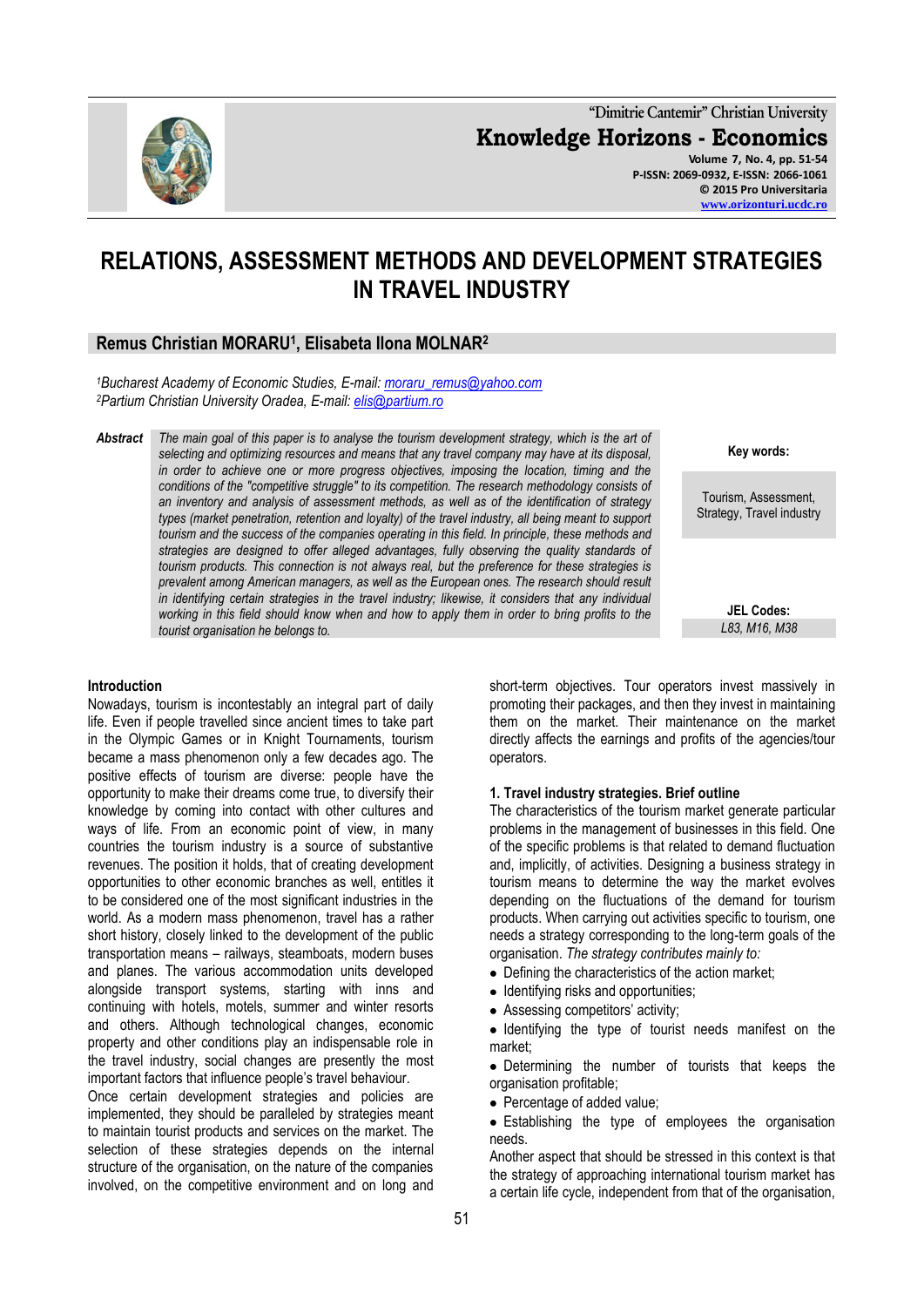since the latter cannot change alongside the business strategy, and the organisation cannot be restructured whenever the plan changes. In other words, the international tourism market strategy is more stable than the business plans, this being the reason why the issues related to attracting, retaining and satisfying international tourists, and not only them, require special attention. The technological characteristic is another variable with various significances for the tourism market approach strategy, which may refer to: a) technological changes – taking into consideration the environment where the organisation operates, any manager must foresee technological changes, the way how they affect the organisation. An example of changes could be the computer reservation system or the microwave ovens. These changes influence not only the number of employees and type of required skills, but also the tourists and their options for certain holidays;

b) technology and the labour market – the technologization degree determines certain requirements on the labour market. For these reasons, the assessment of technological characteristics is a first step managers must make, as it will influence the staff recruiting, selection and employment policy.

## **2. Methods of assessing strategies of tourism organisations**

Another issue evinced by tourist practice is that related to the modalities/practices of assessing strategies. And this because cases are apparent when, although the managers designed efficient and coherent strategies, their enforcement was almost impossible mainly because of individuals' mentality, lack of real authority of the managers, lack of congruence of objectives and actions, inexistence of action programmes etc. Consequently, the rigorous designing of the modalities of action in order to attain the objectives is highly important. Among the modalities of action there are:

- policies, procedures, plans;
- changes in organisational structure;

• training of a certain segment of employees to attain objectives;

change implementation without affecting existing policies.

Then, in order to be successful, the strategies must be correlated with the following promotion policies:

 Designing an identity (what is the tourist product?; its consistency?);

 Clarifying product intangibility (the tourist product cannot be tested before it is purchased and this is where the competence of the promotors steps in);

 Diminishing risk presumption (correctly and completely informing the tourist to lessen risk fears);

Influencing the decision-making process;

 Determining personal expectations in concordance with the cultural environment (for example: the few authentic locations related to Prince Vlad Ţepeş (Vlad the Impaler) are included in a small number of tourist products that are medium and highly specialised);

 Intervening on attitude and behaviour (any promotional policy aims at influencing the attitude and behaviour of the audience).

Strategy selection depends on the internal structure, nature of the organisations involved, competitive environment and long and short-term goals. The operations of the tourism organisations are characterised by a high degree of vertical integration. Their major role is to connect sellers and buyers to tourist services that are to efficiently create or expand the markets. This requires relations with:

- travel agencies, which sell most of the products (certain tour operators sell their products directly to consumers);

- hotels and transport companies;

- tour operators that put together the service packages provided by airlines, accommodation service providers, local transport companies and, in some cases, companies that organise local trips or rent cars.

## **3. Typology of travel agency strategies**

Several types of strategies can be adopted depending on the size and specific features of the tourism market:

*A. Dynamics of tourism market determines three types of strategies*:

1. *growth* – adopted by growing organisations, that develop their production and sale, influencing consumer's demand;

2. *maintenance* – it applies when the organisation operates on a saturated market or when the available resources are limited;

3. *restraint* – used when the market is regressing or the organisation is changing its profile or orient itself towards other markets or products. This type of strategy is the expression of the survival of the organisation over a limited period of time and does not reflect the spirit of marketing, being only a temporary solution in extreme situations.

*B. The structure of the tourism market imposes the following strategies:*

1. *undifferentiated* – when the organisation addresses the market in a global manner without taking into account its various segments. That is why it is called *unsegmented marketing, is less indicated in the current stage and does not* reflect marketing vision. It is used by some organisations during the initial phase of market penetration, or by those that hold a monopoly position on the market, or during shortage periods when the market accepts anything when the demand exceeds the supply;

2. *differentiated* – practised by the powerful organisations that address particular segments, in keeping with their specific character. Due to the heterogeneous nature of the demand, the organisation can offer several products that correspond to the requirements of segments and not of all consumers. It can be used on less segmented markets as well as on the markets with numerous segments. It is called *segmented marketing* and reflects the marketing optics;

3. *concentrated* – addresses a single segment or a small number of segments in order to use the available potential to the maximum and to ensure a strong stability in zones or market profiles where the organisations have consolidated their position. It is a typical position strategy.

*C. The changes in the tourism market lead to the following strategies:*

1. *active* – practised by powerful organisations which are preoccupied to renew and improve their activity and assume the role of inducing change directions and pace, influencing and shaping the market. It is based on market knowledge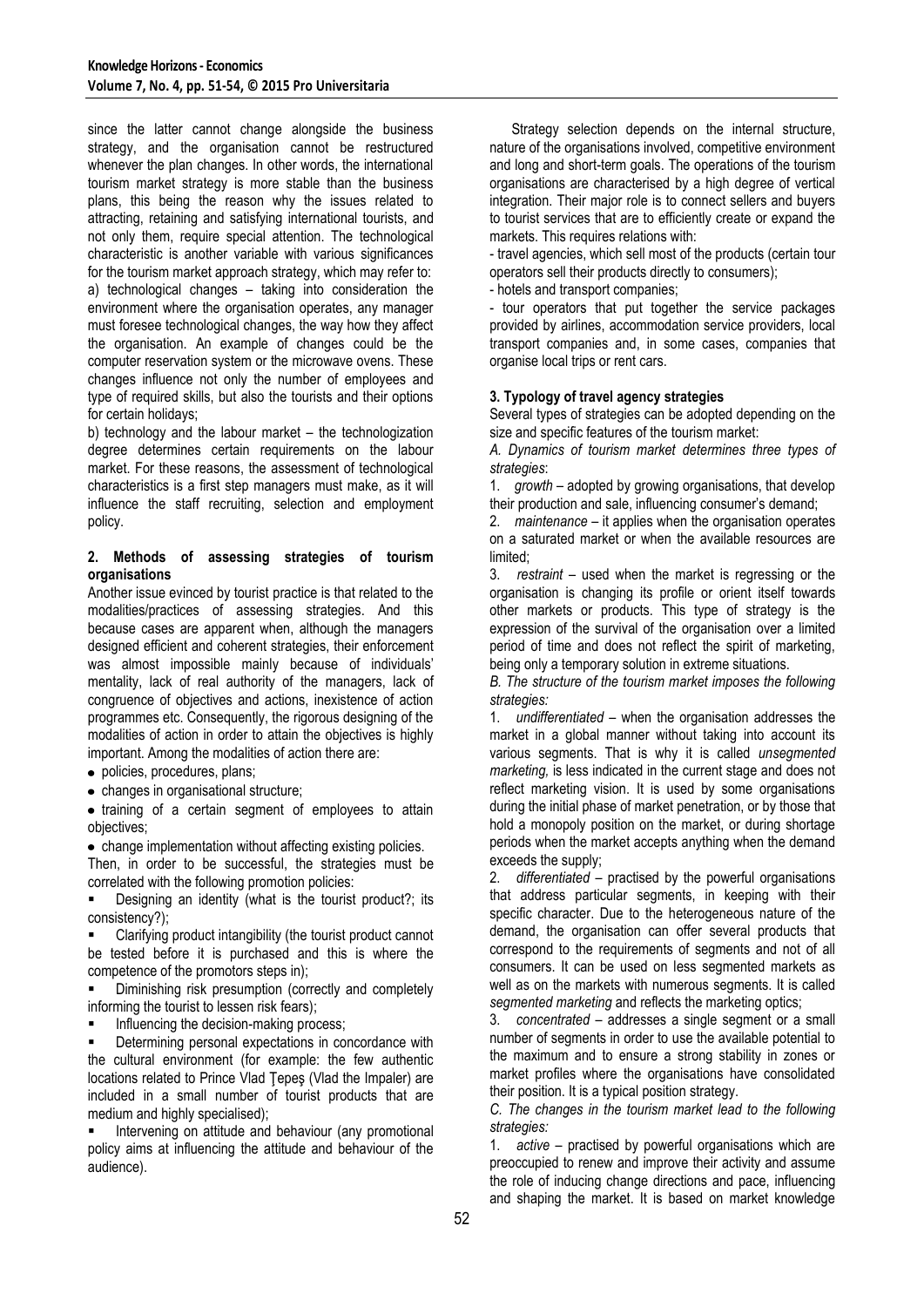and forecast, has an anticipating character and is meant to influence and shape consumer's behaviour sustaining its own interests on the market.

2. *adaptive –* aims at keeping abreast with the changes occurring in the environment, which it must anticipate in order to make the necessary changes before they occur on the market;

3. *passive* – reflects the expecting conduct of the organisation with a low potential that cannot afford a market research project. That is why it aligns itself to changes promptly or with a certain delay, adjusting its activity after it identified the changes on the market. The activity of the organisation is based on imitations or licence/patent acquisitions which helps it survive.

*D. Market exigencies allow the adoption of strategies of:*

1. *high exigency* – applied by prestigious, well-equipped organisations, that aim at meeting most sophisticated requirements in order to maintain a favourable image before their consumers;

2. *medium exigency* – applied by organisations with a modest potential, addressing a market with highly different buyers;

3. *low exigency* – used in certain conditions characterised by high demand as against supply and a poor competition among suppliers.

*E. The level of market competition offers two strategy alternatives:*

1. *offensive –* practised by powerful or big organisations that must be aggressive and aim at increasing their market share through sales volume and number of consumers;

2. *defensive –* applied by organisations with a poor potential and a marginal position that aim at defending themselves against the powerful; depending on circumstances, they may have in view the preservation of their market share when competition is strong, or the limitation of their market share, especially when they change their production structure.

The selection of the strategic alternative depends on the position the organisation holds on the market, each tending to have an ever more advantageous position as to competitors (Popa *et al*., 2006).

Any organisation chooses a strategy in accordance with each criterion, combining strategic alternatives that correspond to its interests and possibilities and to the specific market conditions, thus adopting a *complete strategy* as an aggregate of variants. Certainly, the strategy will be modified from one stage to another whenever the objective and subjective conditions that determined them change, or when the set goals are achieved.

Likewise, an organisation will simultaneously adopt several strategies since it operates on several markets, each with its specific features, adopting a basic strategy as well as a *backup strategy* for situations with a predictable evolution.

# **4. Strategies maintaining the tourism organisation on the market**

Once certain promotional strategies and policies are implemented, the organisation must have strategies of maintaining its tourist products and services on the market. The selection of these strategies depends on the internal structure of the organisation, on the nature of the companies involved, on the competitive environment and on long and

short-term objectives. Tour operators invest massively in promoting their packages, and then they invest in maintaining them on the market. Their maintenance on the market directly affects the earnings and profits of the agencies/tour operators.

Modalities of maintaining the organisation on the market:

*Early booking:* has the advantage of buying tourist services at better prices, the services being reserved long before the actual travel. The advantage consists of substantive discounts for early booking and, in some cases, of limit cancellation periods close to the travel date.

Price-related strategies are applied: psychological price (lower prices).

*Last minute booking:* the strategy is once again related to prices, which are lowered. This time there is no free of cost cancellation date and no booking changes are permitted.

Irrespective of technique category, there are universally applicable instruments in order to obtain the expected results:

*price reduction* is universally valid both for products and services and for commodities being acknowledged as the most powerful instrument of attaining commercial goals. It is universally applied in the tourist industry in all domains and subdomains, being highly successful. Alongside their guaranteed success, in tourism these economic instruments generated product categories such as "late bookings", "late goers", "last-minute bookings", "low-cost" etc.

*loyalty vouchers***,** offer discounts for loyal customers or for partners' customers;

• *incorporated alternative prices*, offer product added value at the same price (example: in hotels, accommodation in double rooms at single room rates);

*bonuses* ("3 in 1", 25% free of charge);

*adjacent services* (usually include deluxe or exclusivist services such as limousine, chauffeur, luxury products or special conditions, personalised specialised conditions; example: welcome parties, rare products etc.);

*protocol gifts* (often personalised promotional items: bags, clothes, wallets, key rings, mugs, T-shirts or items for children).

In principle, all these elements and strategies are designed to offer alleged advantages, fully observing product quality norms. Presently, the tourism industry boasts a genuine advantage business, launched on the market under the form of promotional sales. This business is based on low prices, services or goods added to already existing products. This business is known as the business selling promotional advantages, and is highly developed in the United States. In Europe, this business is considerably moderate as compared to the American one, being based mostly on incentives, unlike the American market which is based on rather pragmatic factors, such as price or quantity/size.

### **5. Government strategies applicable to tourism organisations**

The aging west European populations represent an extraordinary growth potential for the Romanian spa resorts that want to launch themselves on this market, particularly those specialising in the treatment of rheumatic ailments: